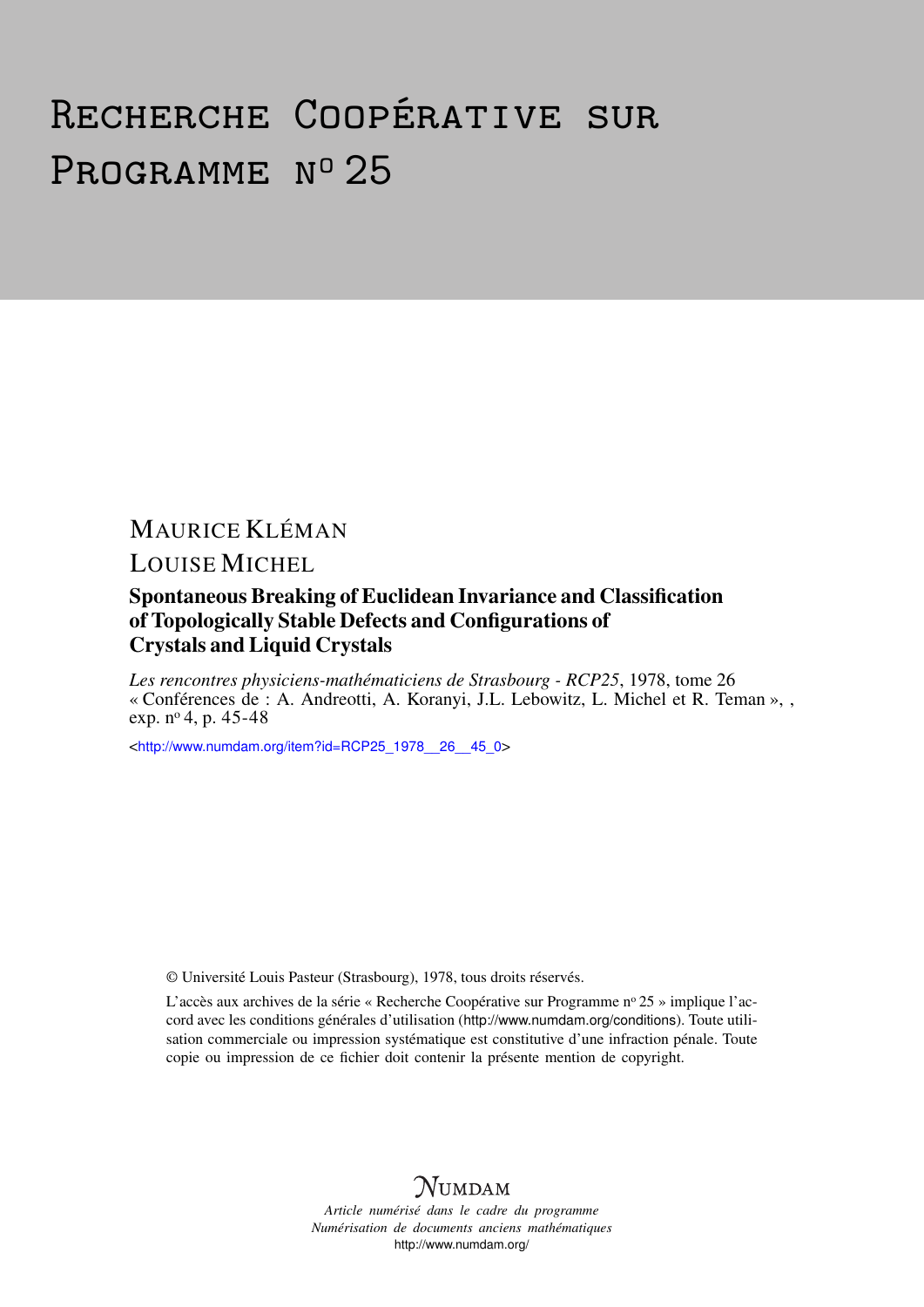**- 45 -**

#### Spontaneous Breaking of Euclidean Invariance and Classification of Topologically Stable Defects and Configurations of Crystals and Liquid Crystals

**Maurice Kléman** 

*Laboratoire de Physique des Solides, Université Paris Sud, 91405 Orsay, France* 

**and** 

**Louis Michel**  *Institut des Hautes Etudes Scientifiques, 91440 Bures -sur-Yvette, France*  **(Received 29 December 1977)** 

**We show how many mesomorphic states illustrate the following gênerai scheme: The symmetry group of an equilibrium state of Euclidean-invariant quantum statistical mech**anics is a subgroup *H* of the Euclidean group *E* such that the orbit  $E/H$  is compact. Moreover, the homotopy groups of  $E/H$  yield a classification of the topologically stable de**fects and configurations of thèse ordered média. This suggests a prédictive value of this**  scheme for yet unobserved media and for defects.

**Homotopy theory has aiready been used explicitly by physicists for the study of topological sta**bility of kinks,<sup>1</sup> t' Hooft-Polyakov monopoles,<sup>2,3</sup> **and instantons<sup>4</sup> ; it also appears that topological notions are used for the study of defects in or**dered media, e.g., Burgers circuit and Volterra **process, which can be related in some way to homotopy.<sup>5</sup> Toulouse and Kleman have proposed a topological classification of defects by the homotopy groups of the "manifold of internai states" and, as an application, have predicted that vortex Unes in superfluid** *He<sup>3</sup> -A* **should an** $n = \frac{1}{2}$  and  $n = \frac{1}{2}$  and  $n = \frac{1}{2}$  and  $n = \frac{1}{2}$  and  $n = \frac{1}{2}$  and  $n = \frac{1}{2}$  and  $n = \frac{1}{2}$  and  $n = \frac{1}{2}$  and  $n = \frac{1}{2}$  and  $n = \frac{1}{2}$  and  $n = \frac{1}{2}$  and  $n = \frac{1}{2}$  and  $n = \frac{1}{2}$  and  $n = \frac{1}{2}$  a **classification can be related to the spontaneous symmetry breaking of the invariance group** *G* **of physical laws (e.g., gauge group, Euclidean group, etc.) into a subgroup** *H<sup>y</sup>*  **the symmetry group of the perfect média (i.e., without déformations): The manifold of internai states of Réf. 6**  is the orbit  $G/H$ . Several applications<sup>9-13</sup> and ex- $\tan \frac{14}{15}$  of these ideas have been published **recently.** 

Here we present a synthetic classification of the **possible symmetries of média with long-range order, their defects, and their configurations<sup>16</sup> with the hope that such classification has some prédictive value. The complète list of the possible global-symmetry groups** *H* **of equilibrium states with spontaneously broken Euclidean symmetry has been given by Kastler** *et al.17:* **In quantum statistical mechanics if an invariant state is a mixture, it can be decomposed, in the transitive case, into an intégral over an orbit** *G/H* **of pure states and this orbit has to carry a finite G-invariant measure. When** *G* **is the Euclidean group**  this means that the orbit  $E/H$  is compact. We **first recall the classification of thèse subgroups //, up to conjugation in the affine group: For instance, for** *H* **discrète, one obtains ail the 230 crystallographic classes predicted last century.**  Consider the Euclidean group  $E$  given as the **semidirect product**  $T\Box O(3)$  **and let**  $T_{\mu} = T\Box H$  be the intersection of  $H$  with the group  $T$  of translations.  $T_H$  is an invariant subgroup of *H*; so *H* is **a** subgroup of  $N(T_H)$  the normalizer of  $T_H$  in  $E$  $\left[i.e., N(T<sub>H</sub>)\right]$  is the largest subgroup of E which has  $T_H$  as an invariant group].  $N(T_H)$  may be written as the semidirect product  $TQ_H$ . There **are then five cases to study18:** 

| Case                           | $T_H$          | Q µ             |  |  |
|--------------------------------|----------------|-----------------|--|--|
|                                | $R^3$          | O(3)            |  |  |
| п                              | $R^2 \times Z$ | $D_{\infty h}$  |  |  |
| $R \times \overline{z^2}$<br>ш |                | <b>Discrete</b> |  |  |
| $z^3$<br>πv                    |                | <b>Discrete</b> |  |  |
| v                              | $R^2$          | D.,             |  |  |

**In each case, the possible** *H* **are ail closed subgroups of such that** 

$$
T \cap H \equiv T_H \subset H \subset T \square Q_H \,. \tag{1}
$$

**Below we give some known examples corresponding to each case.** 

*Case IV.***—This case corresponds to crystals.**  *Case* **/.—In this case, the largest possible proper subgroup of E** is  $T \Box D_{m,k}$ . This is the **symmetry group of the** *nematics:* **They are constituted of aspherical, randomly distributed, but**  aligned, molecules; their refraction index and **electric or magnetic susceptibilities are axially symmetric quadrupoles.** 

*Cases II and V.* - Here  $N(T<sub>H</sub>) = TCD<sub>up</sub>$ ; its identity component can be written as  $R^2 \Box [R \times SO(2)],$ 

**© 1978 The American Physical Society 1387**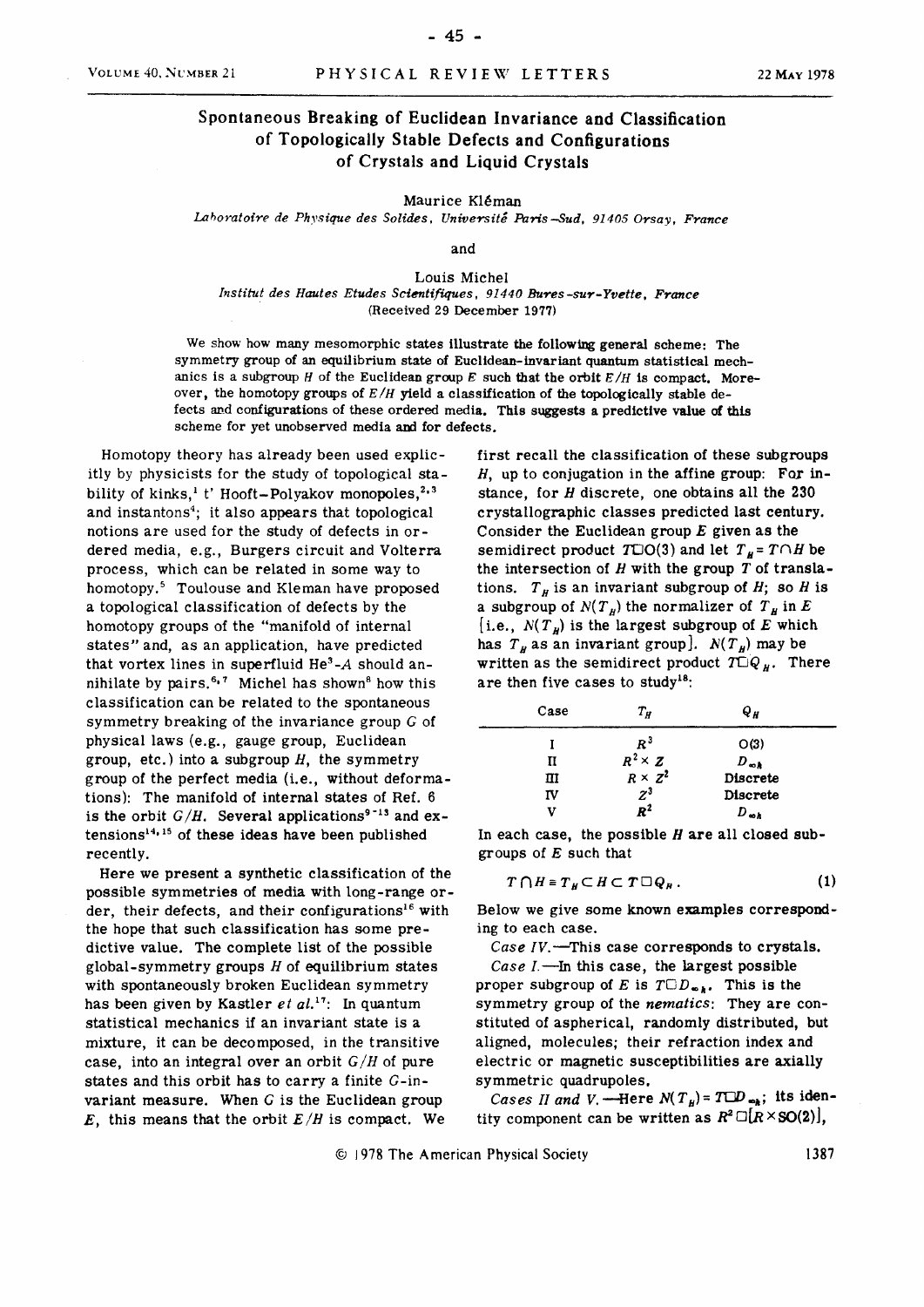where  $R \times$  SO(2) is the group generated by the translations along an axis and the rotations about it. Figure **1** represents several possible subgroups, with either  $H \cap R = Z$  (case II) or  $H \cap R$  $=\emptyset$  (case V). Known classes of liquid crystals corresponding to thèse cases are given as follows:

*Subcase lia, cliolesterics.*—Here *H =R<sup>2</sup> Î-iRrOD<sup>2</sup> ),*  where  $R_1$  denotes an helicoidal group [see Fig.  $1(a)$ . The molecules are algned in the planes orthogonal to the cholesteric axis but the azimuth of this alignment is a linear function of the axis coordinate.

*Subcase IIb*, *smectic-A*.<sup>——</sup>Here  $H = (R^2 \times Z) \square L_{\infty h}$ ; the molécules are in parallel layers and are oriented perpendicularly to them [see Fig. 1(b)].

*Subcase IIc, smectic-C.*—Here  $H = (R^2 \times Z)C_{2h}$ ; the molécules are ail aligned, but obilquely so, relative to the layers.

*Subcases IId and V, chiral smectic-C.*—The oblique orientation of the molécules makes a constant angle with the axis orthogonal to the layers, but it turns from layer to layer by an angle  $\theta$  about this axis; the two subcases correspond, respectively, to  $\theta/\pi$  rational or irrational the latter subcase is given in Fig.  $1(c)$ .

*Case III.*—This case is illustrated by a lattice of vortex lines in a type-II superconductor in the intermediary state $^{19}$  or by the hexagonal rod lattice of lyotropic crystals<sup>20</sup>; then  $H = (Z^2 \times R) \mathbb{Z}D_{6h}$ 

One expects that other examples of mesomorphic states, corresponding to other possible sub-



FIG. 1. The intersection  $H \cap [R \times SO(2)]$  is shown, where  $R \times SO(2)$  is the cylinder group of translations **along an axis and of rotations about it;** *H* **are the sym**metry groups of (a) cholesterics, (b) smectic-A, and (c) chiral smectic-C with  $\theta/\pi$  irrational.

groups  $H$ , will be discovered (see, for example, Réf. 11). The states which are not covered by this classification are those which do not have a global-symmetry group, *either* because  $E$  has only an ergodic action (ergodic states of Réf. 17)  $-e.g.,$  in case of helimagnetic crystals or modula ted crystals when the ratio of the two superposed periods is irrational—*or* by lack of longrange order corrélations in some directions in the last case the local order cannot be preserved macroscopically, e.g., in the smectic- $\bm{B}$  or - $\bm{E}$ which has a hexagonal or tetragonal structure in the layers; so they are very crystal-like locally, but the order correlation disappears along the direction orthogonal to the layers).

Consider again the media with global-symmetry groups (transitive states of Ref. 17). Acting on them by the Euclidean group, one obtains the whole orbit  $E/H$  of its positions. The state of a perfect médium is characterized by its position beside temperature, pressure, etc. In an imperfect medium the position varies locally; this variation defines a function  $\varphi$  valued in  $E/H$  and whose domain is the volume  $V$  occupied by the medium excepting the defects. If  $\varphi$  can be extended continuously over a defect, this defect is not topologically stable. If  $\varphi$  cannot be extended continuously over a defect  $\Delta$ , around this defect it must belong to a nontrivial homotopy class of *E/H.* This yields the topological classification of defects: Elements of  $\pi_n(E/H)$ ,  $n = 0, 1, 2$  classify wall, line, and point defects, respectively. It may also happen that  $\varphi$  may be made constant over a whole sphere  $S^2$  and defined everywhere inside without being homotopic to a constant: This defines a topologically stable configuration,  $16$ classified by the elements of  $\pi_3(E/H)$ .

To compute the homotopy groups  $\pi_n(E/H)$ , for  $n > 0$ , first note that they are also those of  $E_n/H'$  $=E_{0}/H'$ , where  $E_{0}$  is the connected subgroup of (no reflections) and  $E_0$  is the (double) universal covering of  $E_0$ : The kernel of the homomorphism  $\theta$ : $E_{0}$   $E_{0}$  is the center of  $E_{0}$  (it is generated by the rotation of  $2\pi$ ); finally  $H' = H \cap E_0$  and  $H'$  $=\theta^{-1}(H')$ . Then one can use the long exact homotopy sequence for principal fiber bundles<sup>21</sup> and other basic facts of homotopy.<sup>22</sup> Since  $\pi_0(E_0) = 1$ ,  $\pi_1(E_o) = 1$ , and  $\pi_2(E_o) = 1$ , <sup>23</sup> we deduce

$$
\pi_1(E/H) = \pi_0(\overline{H}^t), \quad \pi_2(E/H) = \pi_1(\overline{H}^t).
$$
 (2)

Let  $H_0'$  be the connected subgroup of  $H'$ . We have to distinguish two cases:

In case (i),  $H\supset SO(2)$ . Then  $\pi$ ,  $(\overline{H}') = \pi$ ,  $[SO(2)] = Z$  $= \pi$ <sub>2</sub> $(E/H)$ : There are *point* defects—this is the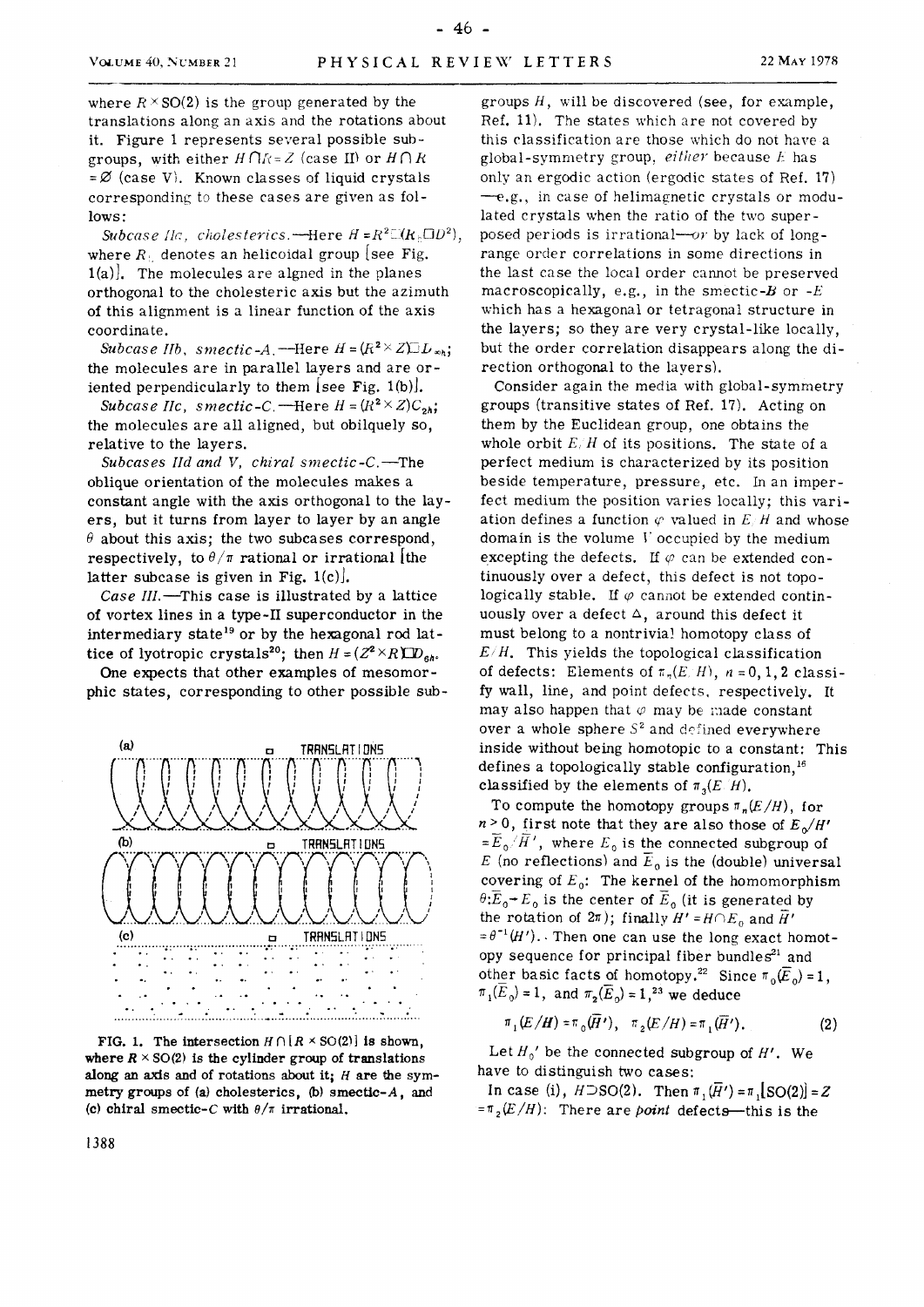**- 47 -**

case of nematics and smectio**> 4** . The *line* defects are classified by

$$
\pi_{\alpha}(H') = H'/H_0' = \pi_{\alpha}(E/H). \tag{3}
$$

In case (ii),  $H\text{DSO}(2)$ . Then  $\pi_1(\overline{H}') = 1 = \pi_2(E/H)$ : There are no stable point defects and

$$
\pi_0(\overline{H}')=\overline{H}'/\overline{H}_0'=\pi_1(E/H).
$$

In all cases  $\pi_n(H') = \pi_n(H) = 1$  when  $n > 1$  so that, for  $n > 2$ ,  $E/H$  and  $E_0$  have the same homotopy that of SU(2); and from Bott,<sup>24</sup>  $\pi$ <sub>3</sub> $(E/H) = Z$ , which classifies the *configurations* of all media. We recall in Table I the explicit homotopy groups of ail previously listed mesomorphic states. Of course, defects are studied and should be studied from the point of view of energy stability. However, this simple topological classification is already interesting and has some predictive power.

We remark that, except for the nematics, ail  $\pi$ ,  $(E/H)$  are non-Abelian; so isolated line defects are characterized only<sup>9,10</sup> by conjugation classes of  $\pi$ . However, pairs of line defects correspond to conjugated pairs of  $\pi_1$  elements: These line defects can coalesce $^9$  but, as shown by Poenaru and Toulouse, $^{14}$  they cannot cross each other when they correspond to noncommuting elements of  $\pi$ <sub>1</sub> $(E/H)$ . Note also that  $\pi$ <sub>1</sub> $(E/H)$  acts nontrivially on  $\pi$ <sub>2</sub> $(E/H)$  when the latter is Z. Hence for smectic- $A$  we have the same situation as that described by Volovik and Mineev<sup>10</sup> for nematics: The sign of isolated point defects is undefined; the relative sign of a pair of point defects may change when a line defect is moved between them. In all cases  $\pi$ , acts trivially on the configuration group  $\pi$ <sub>3</sub> $(E/H)$  $= Z$ .

As shown in Ref. 9,  $\pi_0(E/H)$  is nontrivial for

crystals when  $H = H'$ ; then  $\pi_0(E/H) = Z_2$  classifies *wall* defects annihilating by pairs (the twins by reticular merihedries<sup>25</sup>). The relation  $H = H'$  is also true for cholesterics-and chiral smectic-C but these phases seem to exist only for optically active molecules (the existence of twin defects would exist if one could observe the same phases made with racemics).

We are grateful to Professor V. Poenaru for discussions and for some help with homotopy calculations.

*Note added.*—Since this paper has been written, new examples of thermotropic mesomorphic phases of disklike molécules have been dis- $\small{\mathsf{covered}.^{26*27}}$ 

The topological classification of defects and configurations based on homotopy as presented here and in the quoted références is too coarse for three reasons:

(i) If the domain  $\Omega = (V -$  the defects) is not contractible, there might be other topological obstructions to extending the function  $\varphi$  when it is homotopically trivial; they are characterized by the cohomology of  $\Omega$  valued in the  $\pi$ 's of  $E/H$ .

(ii) The continuous deformations of  $\varphi$  necessary to show the homotopic équivalence of two defects or configurations may require déformations of the medium beyond the elastic limit and are therefor unphysical. The medium generally deals with this difficulty by creating new defects to which the homotopy classification applies.

(iii) A médium can eventually be submitted to the "conditions of integrability" (e.g.,  $\hat{n} \cdot \nabla \times \hat{n} = 0$ for smectics or the well-known compatibility conditions of dislocation theory). This additional constraint has to be taken into account. Thom has

**TABLE L List of some predicted subgroups** *H* **of the Euclidean group which are symmetry groups of phases already observed in nature.** 

| Case     | H                                     | Name                | $\pi_{3}$ | $\pi$ <sub>2</sub> | $\pi_{1}$                        | $\pi_0$                                 | Ref.     |
|----------|---------------------------------------|---------------------|-----------|--------------------|----------------------------------|-----------------------------------------|----------|
|          | $R^3 \Box D_{\infty h}$               | Nematics            | z         | Z                  | $Z_2$                            |                                         | 6, 9, 10 |
| IIa      | $R^2 \square (R_h \square D_2)$       | Cholesterics        | z         |                    | $Q = \overline{D}_2$             | $\ldots$ a                              | 10,13    |
| IIb      | $(R^2 \times Z) \square D_{\infty h}$ | Smectic-A           | z         | z                  | $Z \square Z_2$                  |                                         | 12       |
| $\pi$    | $(R^2 \times Z) \square C_{2h}$       | $Smeetic-C$         | z         |                    | $Z \square Z_{A}$                |                                         | 12       |
| Ild or V | $(R^2 \times Z) \square C$            | Chiral smectic- $C$ | z         |                    | $Z \square Z_{4}$                | $\cdot \cdot \cdot$ <sup>a</sup>        |          |
| ш        | $(R \times Z^2) \square D_{\alpha h}$ | Rod lattices        | z         |                    | $Z^2 \Box \overline{D}_\kappa$   | $\cdots$                                |          |
| IV       | $(Z^3, P)^4$                          | Crystals            | z         |                    | $\vec{H}_0 = (Z^3, \vec{P}_0)^2$ | $\int Z_2$ if $P = P_0$<br>l1 otherwise | 9        |

 $^{\text{a}}$ These chiral phases are made only from chiral molecules, and so we should consider only  $E_{\theta}$  invariance. The group  $\overline{D}_n = \theta^{-1}(D_n)$  has 4n elements; it is defined by the generators r,s and relations  $r^{2n} = s^4 = 1$ ,  $rsr = s$ ; for  $n = 2$ , it is the quaternion group  $1 - 1$ ,  $\pm i\tau_k$ , where  $\tau_k$  are the Pauli matrices. The symbol  $(Z^3, P)$  means that  $H/Z^* = P$ , where P is the point group of the crystal, for which  $P_0$  is its subgroup without reflections and  $P_0 = \theta^{-1}(P_0)$ .